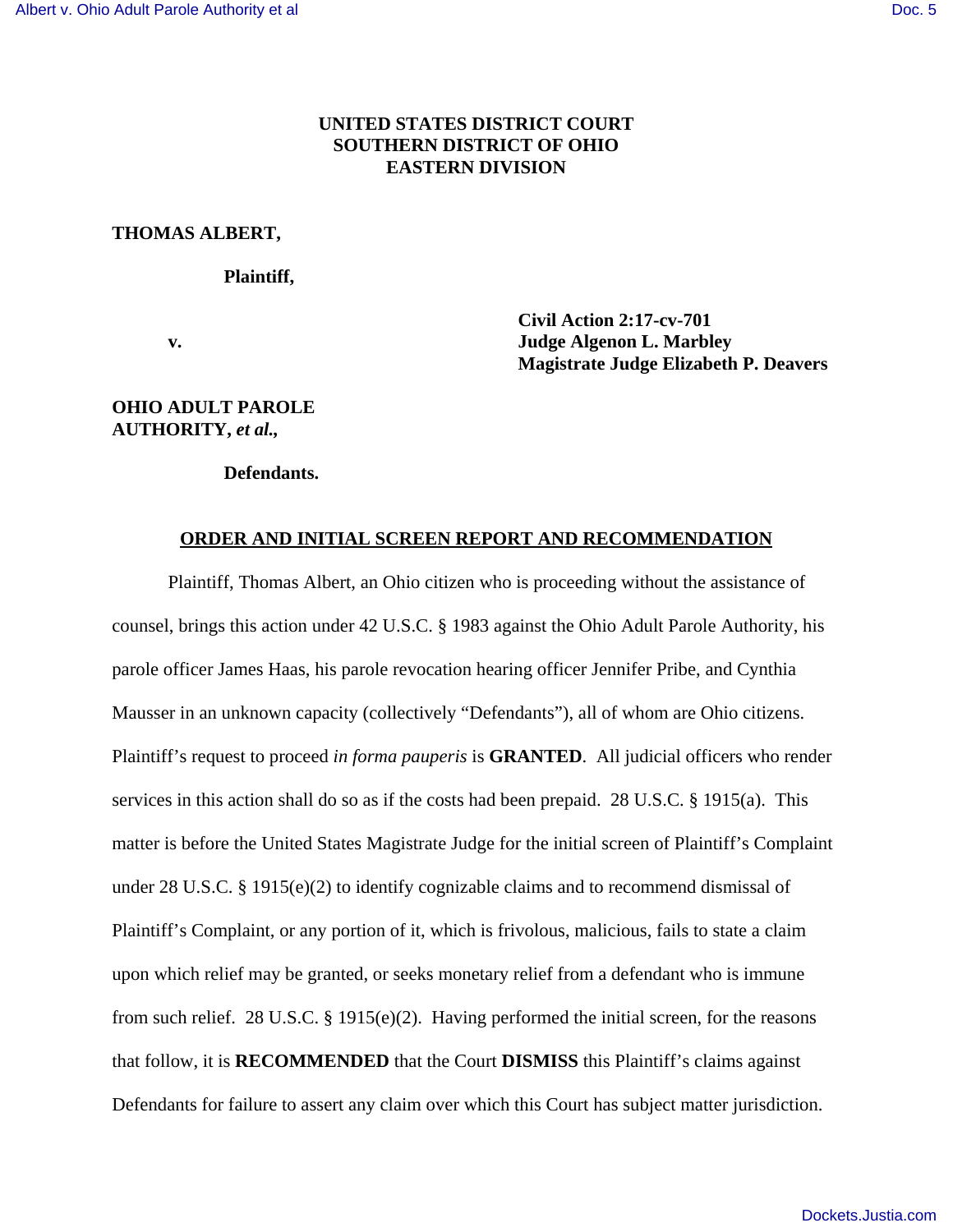Congress enacted 28 U.S.C. § 1915, the federal *in forma pauperis* statute, seeking to "lower judicial access barriers to the indigent." *Denton v. Hernandez*, 504 U.S. 25, 31 (1992). In doing so, however, "Congress recognized that 'a litigant whose filing fees and court costs are assumed by the public, unlike a paying litigant, lacks an economic incentive to refrain from filing frivolous, malicious, or repetitive lawsuits.'" *Id*. at 31 (quoting *Neitzke v. Williams*, 490 U.S. 319, 324 (1989)). To address this concern, Congress included subsection  $(e)^1$  as part of the statute, which provides in pertinent part:

(2) Notwithstanding any filing fee, or any portion thereof, that may have been paid, the court shall dismiss the case at any time if the court determines that--

\* \* \*

(B) the action or appeal--

(i) is frivolous or malicious;

(ii) fails to state a claim on which relief may be granted; or  $\dots$ .

28 U.S.C. § 1915(e)(2)(B)(i) & (ii); *Denton*, 504 U.S. at 31. Thus, § 1915(e) requires *sua sponte* dismissal of an action upon the Court's determination that the action is frivolous or malicious, or upon determination that the action fails to state a claim upon which relief may be granted.

 A federal court has limited subject matter jurisdiction. "The basic statutory grants of federal court subject-matter jurisdiction are contained in 28 U.S.C. § 1331, which provides for '[f]ederal-question' jurisdiction, and § 1332, which provides for '[d]iversity of citizenship' jurisdiction." *Arbaugh v. Y&H Corp*., 546 U.S. 500, 501 (2006). Federal-question jurisdiction is

<sup>&</sup>lt;sup>1</sup>Formerly 28 U.S.C. § 1915(d).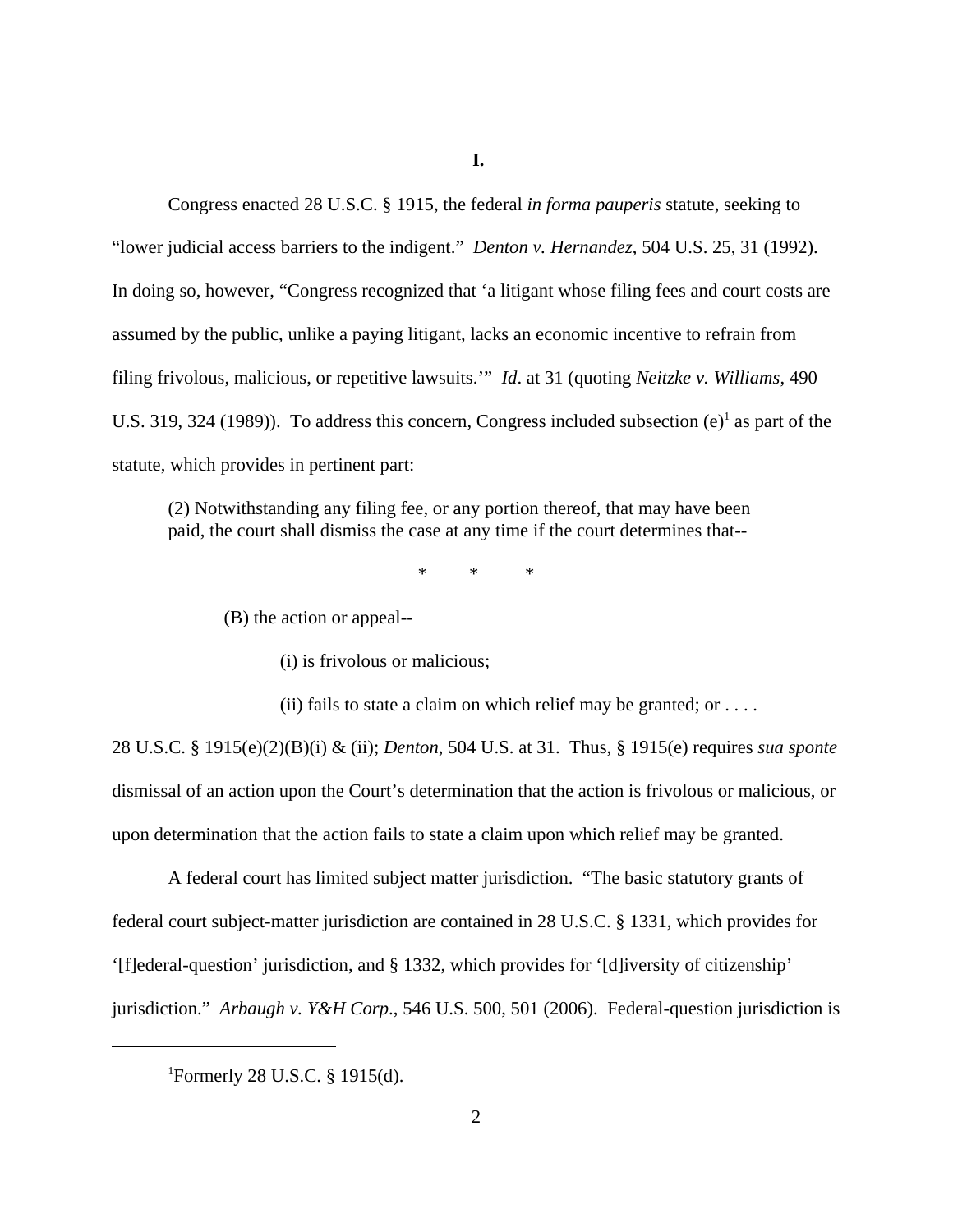invoked when a plaintiff pleads a claim "arising under" the federal laws, the Constitution, or treaties of the United States. *Id*. (citation omitted). For a federal court to have diversity jurisdiction pursuant to Section  $1332(a)$ , there must be complete diversity, which means that each plaintiff must be a citizen of a different state than each defendant, and the amount in controversy must exceed \$75,000. *Caterpillar, Inc. v. Lewis*, 519 U.S. 61, 68 (1996).

### **II.**

According to the Complaint, Defendants were involved in various capacities with Plaintiff's parole revocation. (ECF No. 1-1 at 5, 7.) On May 25, 2015, Plaintiff entered custody at the Franklin County Jail for failure to communicate with his parole officer. (*Id*. at 5.) On May 29, 2017, Plaintiff was transferred to the Franklin County Corrections Center II, where he participated in a fight and subsequently received sanctioning by the sheriff's staff. (*Id*.) As a result of these events, Plaintiff was charged with violating the terms of his parole. (*Id*.) Plaintiff's parole was revoked following a hearing on July 20, 2017. (*Id*. At 7.) Plaintiff alleges that revocation of his parole violates his "due process" rights and denies him his right to confront witnesses against him. (*Id*.) Plaintiff seeks a rehearing of his parole revocation and \$10,500 in damages. (*Id*. at 6.)

#### **III.**

Plaintiff purports to bring this action under 42 U.S.C. § 1983. To the extent that Plaintiff seeks an order declaring that state court revocation of his conditional release on parole was obtained in violation of his rights guaranteed under the United States Constitution, however, Plaintiff must proceed by filing a petition for writ of habeas corpus under 28 U.S.C. § 2254. A civil rights action is not a substitute for habeas corpus. When a prisoner challenges the fact or duration of his confinement, his sole federal remedy is habeas corpus. *Heck v. Humphrey*, 512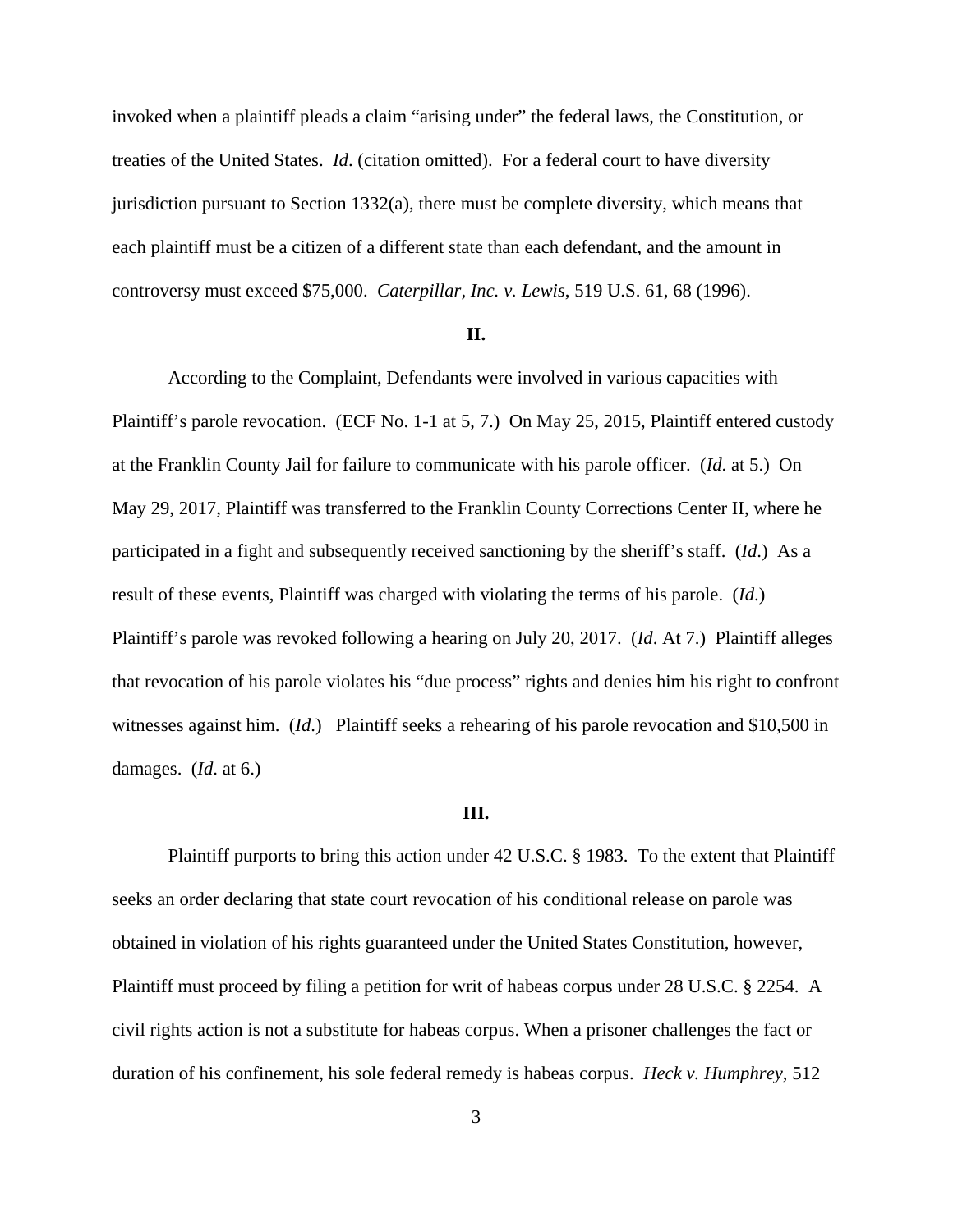U.S. 477, 787 (1994); *Skinner v. Switzer*, 562 U.S. 521, 525 (2011) ("Habeas is the exclusive remedy . . . for a prisoner who seeks immediate or speedier release from confinement."). A convicted criminal defendant cannot bring a claim under 42 U.S.C. § 1983 if a judgment on the claim "would necessarily imply the invalidity" of his criminal conviction and that conviction has not been set aside. *Heck*, 512 U.S. at 487. Here, Plaintiff seeks another parole hearing, which necessarily implicates the length of his confinement, and a judgment for plaintiff would necessarily undermine his criminal conviction. Consequently, the Complaint fails to state a claim for relief under 42 U.S.C. § 1983.

If, alternatively, the "due process" which Bailey seeks consists of monetary damages from Defendants, he cannot recover damages in a § 1983 proceeding, based on the doctrine set forth in *Heck*. Plaintiff's allegations that Defendants violated his constitutional rights during various stages of the parole revocation process amount to no more than a collateral challenge of his imprisonment. "[I]n order to recover damages for allegedly unconstitutional conviction or imprisonment, or for other harm caused by actions whose unlawfulness would render a conviction or sentence invalid, a § 1983 plaintiff must prove that the conviction or sentence has been [overturned]." *Heck*, 512 U.S. at 486–87. In other words, before Plaintiff may seek money damages in a federal civil rights proceeding in which he appears to claim that the revocation of his conditional release on parole was unlawfully obtained, he must first show that the Ohio Adult Parole Authority's decision to revoke his parole has been overturned or set aside.

#### **IV.**

For the reasons explained above, Plaintiff's Complaint fails to assert any claim over which this Court has subject matter jurisdiction. Accordingly, the Undersigned finds that Plaintiff has not made out viable claims upon which relief may be granted against any of the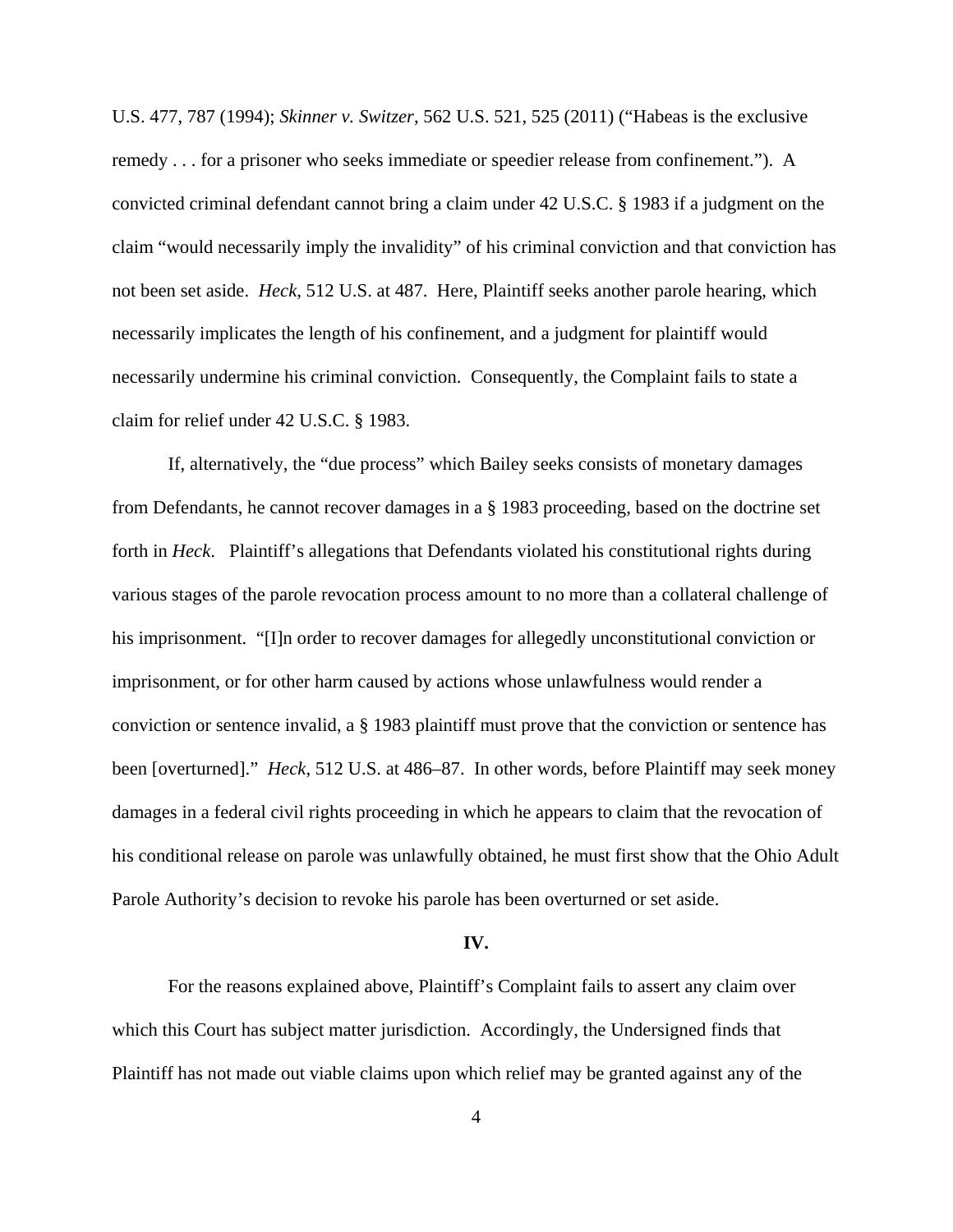named defendants. It is therefore **RECOMMENDED** that the Court dismiss Plaintiff's claims pursuant to Section 1915(e)(2).

#### **PROCEDURE ON OBJECTIONS**

 If any party seeks review by the District Judge of this Report and Recommendation, that party may, within fourteen (14) days, file and serve on all parties objections to the Report and Recommendation, specifically designating this Report and Recommendation, and the part in question, as well as the basis for objection. 28 U.S.C. § 636(b)(1); Fed. R. Civ. P. 72(b). Response to objections must be filed within fourteen (14) days after being served with a copy. Fed. R. Civ. P. 72(b).

The parties are specifically advised that the failure to object to the Report and Recommendation will result in a waiver of the right to *de novo* review of by the District Judge and waiver of the right to appeal the judgment of the District Court. *See, e.g.*, *Pfahler v. Nat'l Latex Prod. Co.*, 517 F.3d 816*,* 829 (6th Cir. 2007) (holding that "failure to object to the magistrate judge's recommendations constituted a waiver of [th defendant's] ability to appeal the district court's ruling"); *United States v. Sullivan*, 431 F.3d 976, 984 (6th Cir. 2005) (holding that defendant waived appeal of district court's denial of pretrial motion by failing to timely object to magistrate judge's report and recommendation). Even when timely objections are filed, appellate review of issues not raised in those objections is waived. *Robert v. Tesson*, 507 F.3d 981, 994 (6th Cir. 2007) ("[A] general objection to a magistrate judge's report, which fails to specify the issues of contention, does not suffice to preserve an issue for appeal . . . ." (citation omitted)).

5